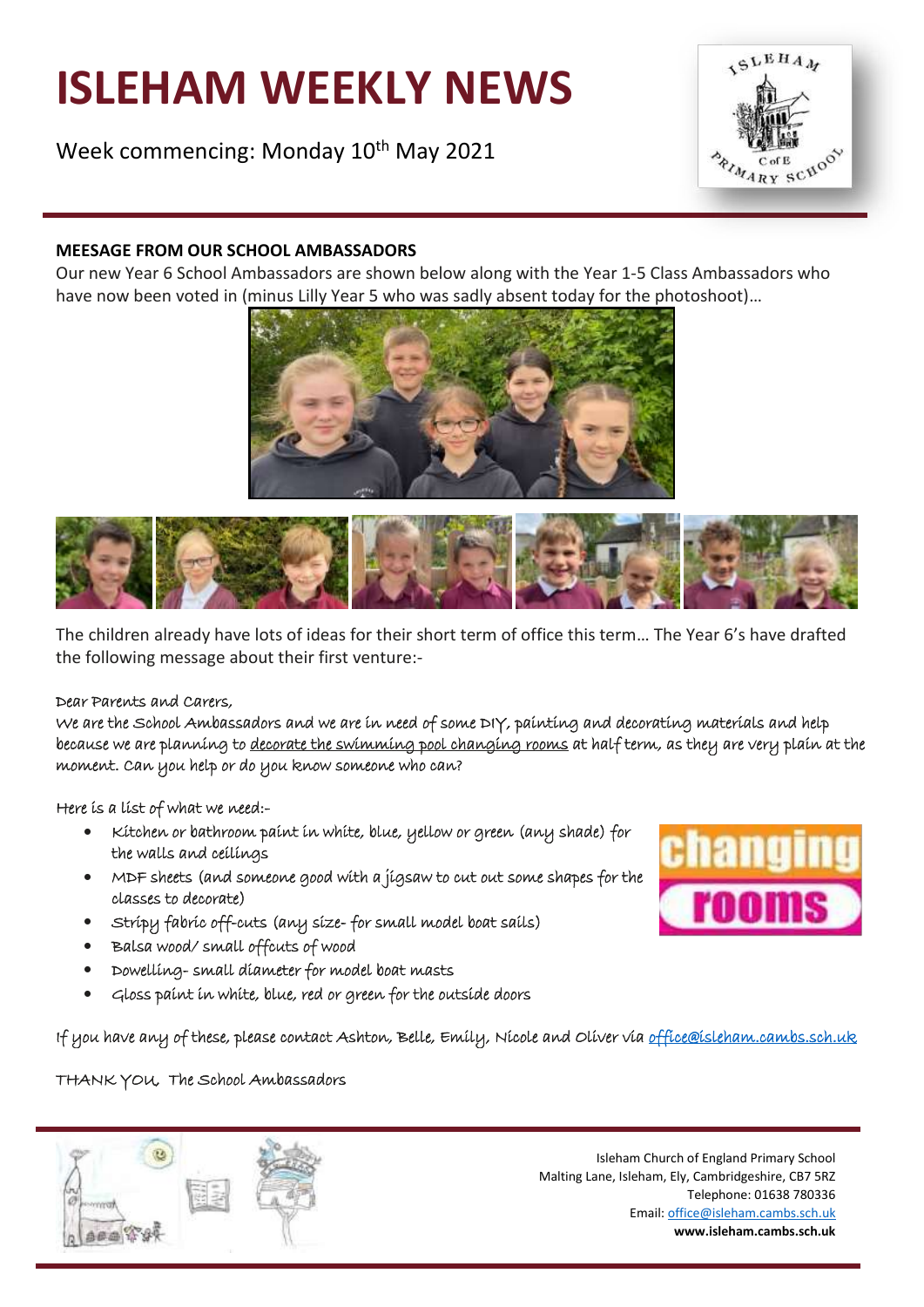#### **FUNDRAISER- TRIATHLON**



The Ambassadors will also be letting their classes know this week about their plans for a fundraiser for the school- a triathlon! Every child can take part on their usual swimming day during the week of the 14<sup>th</sup> June after half term, and will be bringing home a sponsorship form for the event. Every donation- whether big or small (and whether set amount for the whole event- or per length of the pool) will be very gratefully received to help part-fund our swimming pool costs this year.

Further details will be included on the sponsorship form, but on your child's swim day, he or she will be taking part in a swim, and will wear their PE kit so that they can also take part in a run (laps of recreation ground), and a cycle or scoot on their bike or scooter around the field on the same day.

#### **WORK TO SHARE- RECEPTION**

Reception had a fantastic week last week finding out how to keep their teeth clean and healthy.



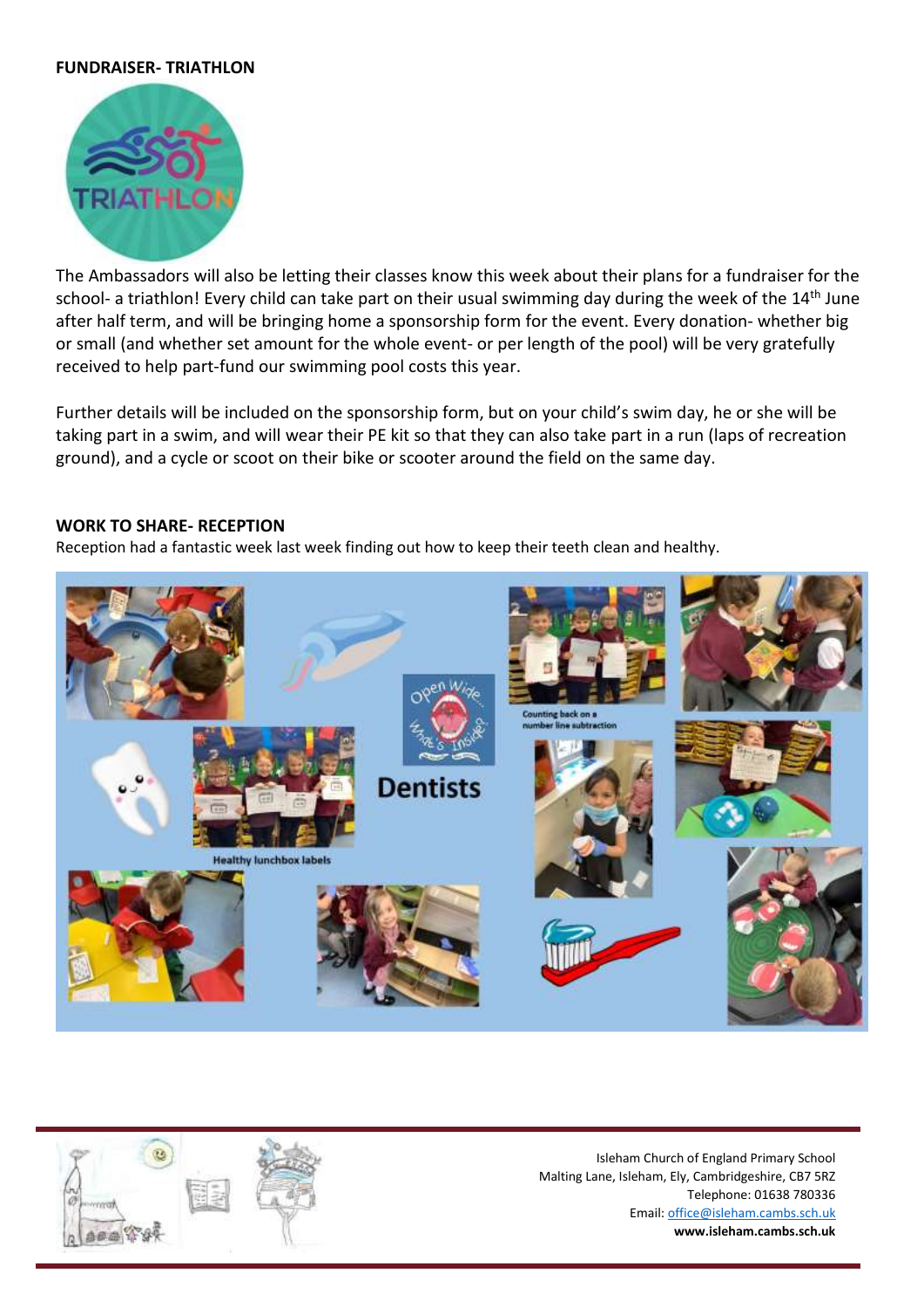#### **SCHOOL PARENT GOVERNOR NEEDED**

# **Isleham C of E Primary School, Election of Parent Governor**

The governing body of Isleham Primary School has one parent governor vacancy from 1.9.21.

# Would you be interested in becoming a school governor?

Governors are responsible for ensuring the strategic direction of the school, its performance and the use of resources to support learning. They help to ensure that our school provides the best education it can for children, parents and our local community. Our parent governors are very valuable members of the governing body and we rely on them to help us to give a parent's view. They are on the governing body as representative parents, but they are not delegates and other parents cannot mandate them on how they should vote.

Governors do not need to be experts to tackle the range of responsibilities expected of them. Help, advice and training are available from various sources. If you are interested in being part of the team and have time to commit to this role, we would like you to consider becoming a parent governor. If you would like more information, please contact the school and we can put you in touch with a member of our governing body for an informal chat.

Anyone who has parental responsibility for a pupil on the school roll at the time of the election can selfnominate (please see the form overleaf), stand for election and can vote in the election. A parent who works for the school for 500 hours or more or a parent who is an elected member of the local authority (County Councillor) is not eligible to stand for election but they are permitted to vote. If insufficient parents stand for election the governing body can appoint nominated parents to the governing body. The term of office for a parent governor is four years.

All nominations should be sent into the school office by Thursday 20<sup>th</sup> May 2021. We also need a few words about you as the candidate and why you would like to be a governor. If you would like extra copies of the nomination forms please contact the school office.

On Monday 24<sup>th</sup> May 2021 we will inform parents about the details of parent governor nominations. If an election is necessary, we will send ballot forms home with the children with the names of the candidates and their details. Each parent will have one vote as there is one vacancy.

The ballot is secret and you can send or post the ballot paper back using a sealed envelope with the voter's name printed clearly on the back. The ballot paper can be placed in the ballot box outside the school office. All votes must be in by 3.15 p.m. on Thursday  $27<sup>th</sup>$  May 2021 when they will be counted.

A copy of the rules guiding the election of parent governors and further copies of the nomination form can be obtained from the school office.

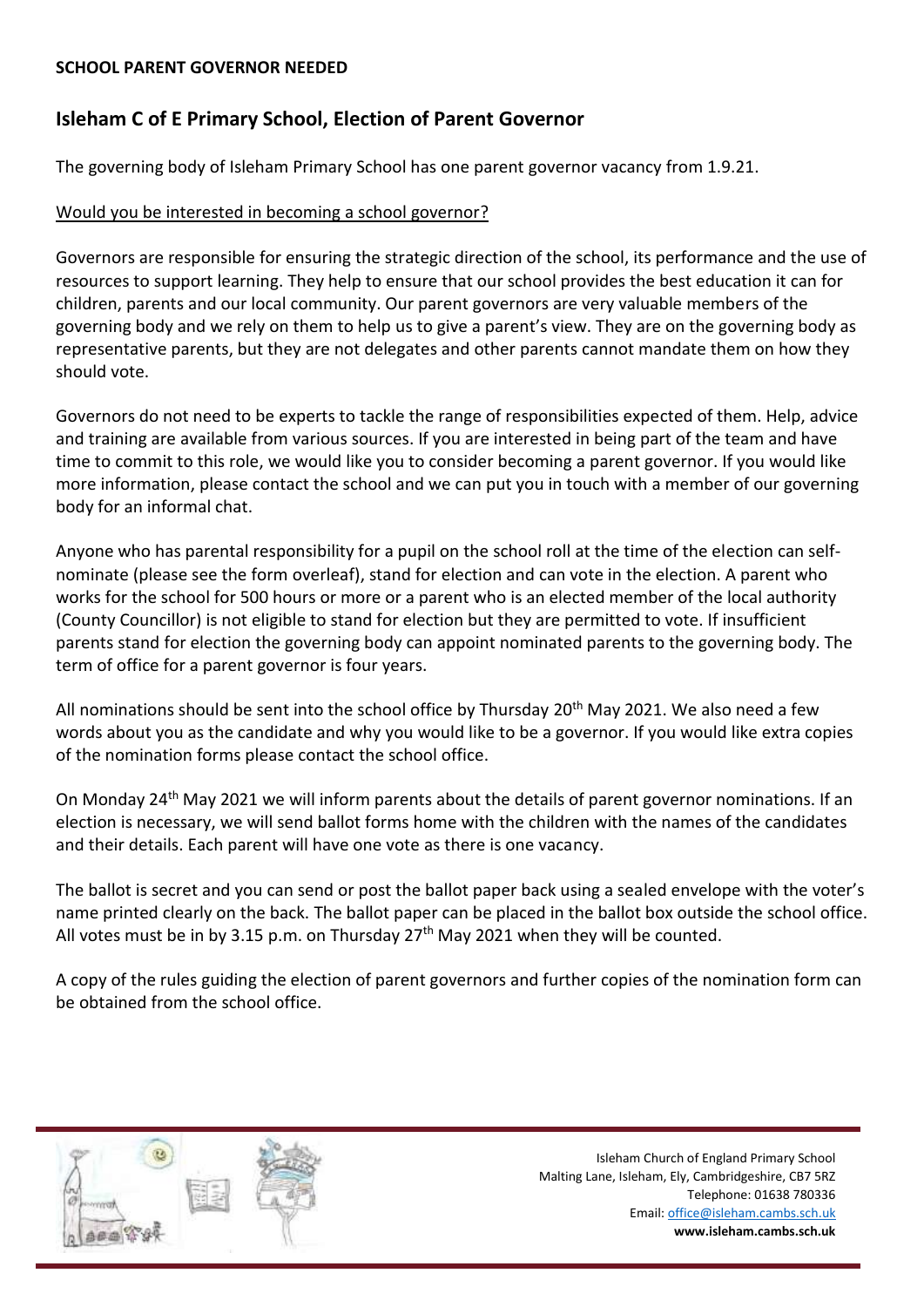

# **SELF NOMINATION FORM**

# **Election for a parent governor for Isleham Church of England Primary School**

**Name:**

**Address:**

**Child(ren) in Year(s):**

# **Why I would like to be a parent governor:**

(please provide a brief statement of no more than 200 words continuing on a separate sheet if necessary)

# **I am willing and eligible to stand for election as a parent governor at Isleham Church of England Primary School**

| <b>Name of Candidate:</b> |  |
|---------------------------|--|
| <b>Signature:</b>         |  |
| Date:                     |  |

*Forms to be returned to the Headteacher by noon on Thursday 20th May 2021 c/o the school office*

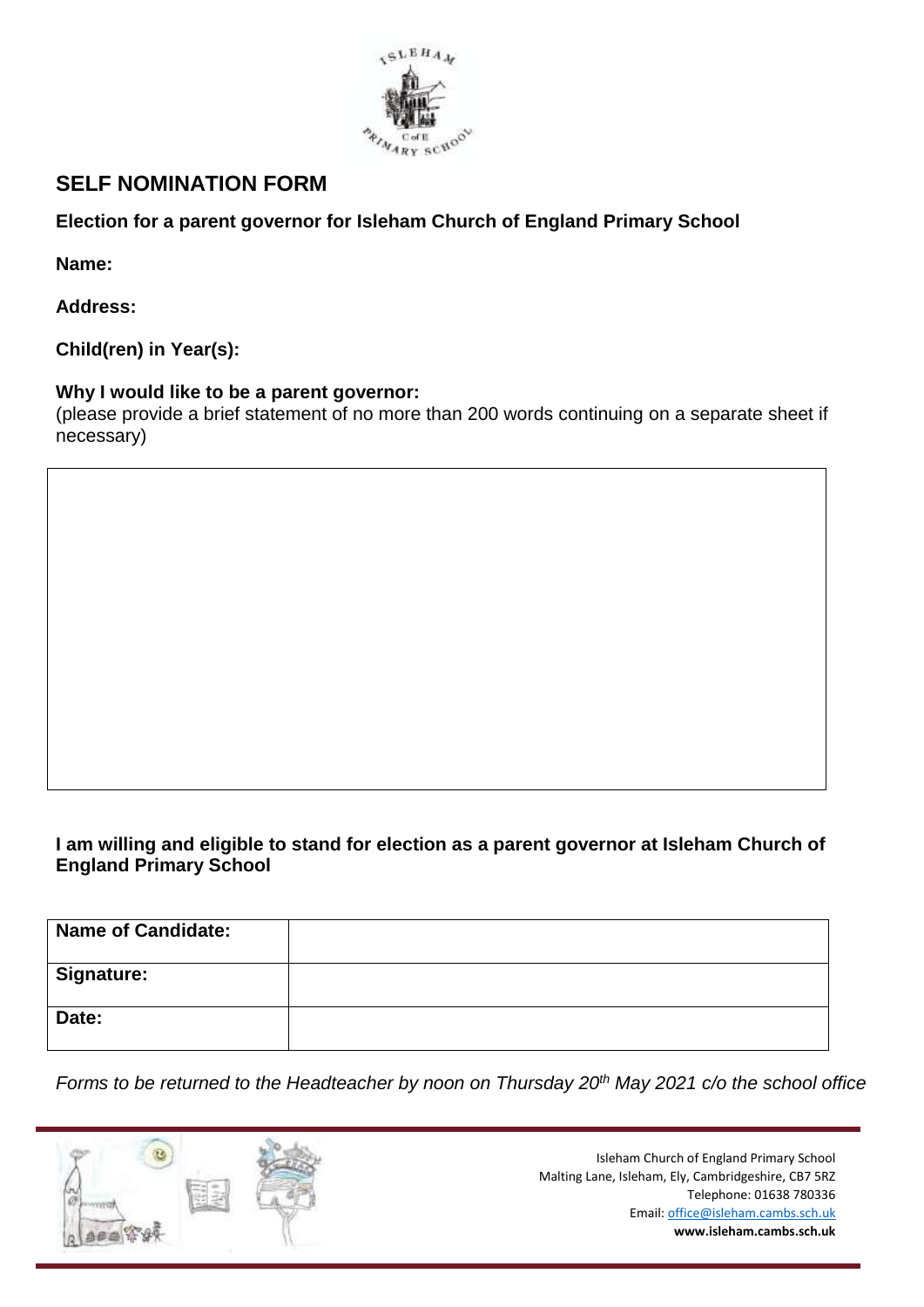#### **YEAR 6- UKULELE SESSIONS**

Our Year 5 children have commenced their ukulele group lessons with Mr Wright. They are already sounding very tuneful- well done to all- keep practising!



## **YEAR 6 CRICKET SESSIONS**

The Year 6 children have also been working hard and showing real skill in their coaching sessions this week with our Sports Partnership coach.



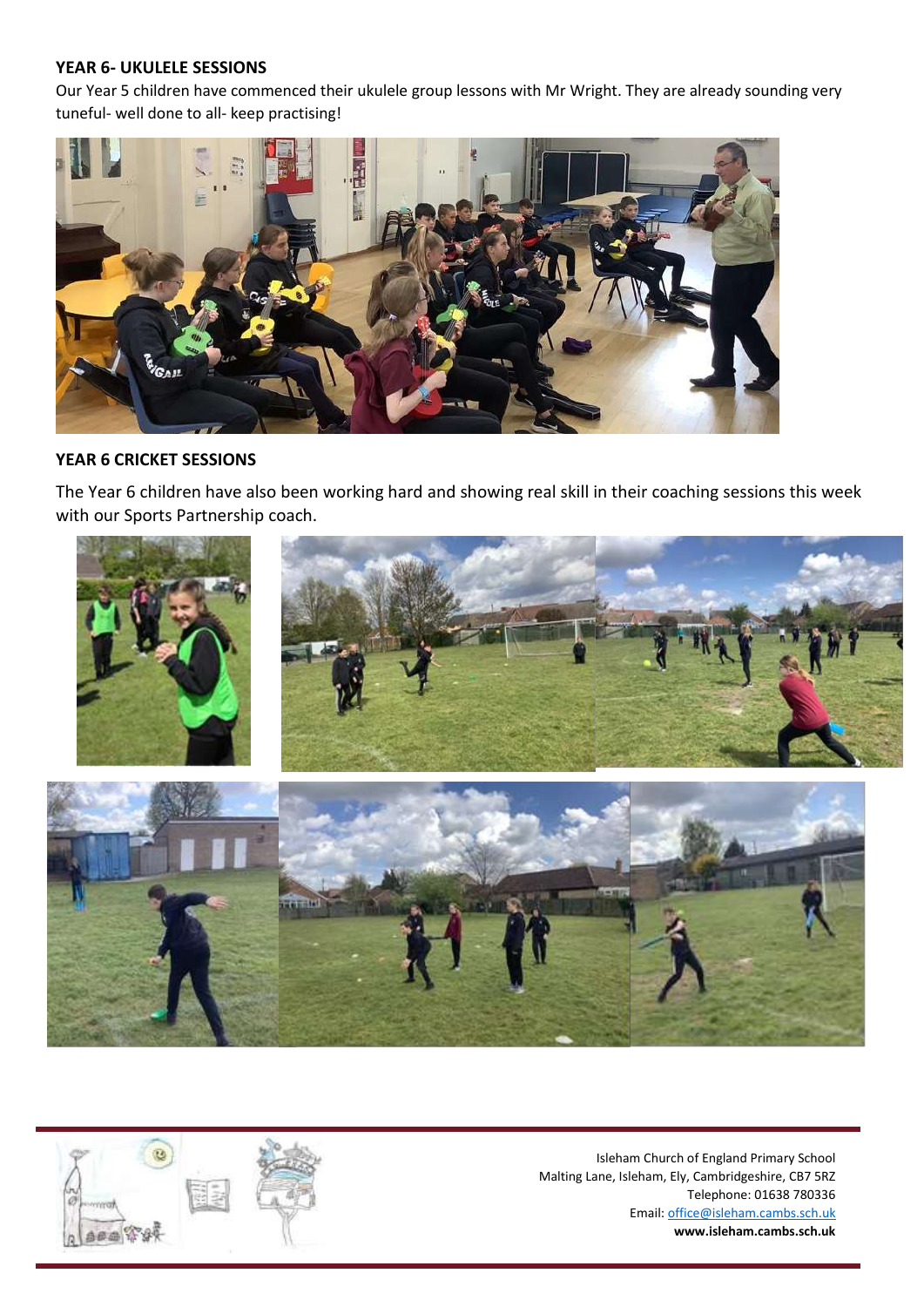## **SCHOOL MENU THIS WEEK**

|                        | Monday                                      | Tuesday                                        | Wednesday                                      | Thursday                                                            | Friday                                                          |                                                          |
|------------------------|---------------------------------------------|------------------------------------------------|------------------------------------------------|---------------------------------------------------------------------|-----------------------------------------------------------------|----------------------------------------------------------|
| Freshhi<br>baked bread | Poppy seed<br>bloomer                       | Wholemeal                                      | Garlic bread                                   | Rosemary<br>wholemeal                                               | Focaccia                                                        | Available<br>every day:<br>- Seasonal                    |
| Menu choice<br>1       | Macaroni Cheese                             | Beef Burger in a<br>Bun                        | <b>Beef Lasagne</b>                            | <b>Roasted Pork with</b><br>roasted potatoes &<br>Yorkshire pudding | <b>Fish Fingers &amp;</b><br>chips with garden<br>peas or beans | vegetables<br>· Selection of<br>fresh salad              |
| Menu choice            | Jacket Potato with<br>cheese                | Jacket Potato with<br>cheese/tuna              | Jacket Potato with<br>cheese                   | <b>Quorn Fillet with</b><br>roasted potatoes &<br>Yorkshire pudding | <b>Jacket Potato with</b><br>cheese                             | larma of our food may certain<br>allergent Please oil me |
| Menu choice<br>З       | Cheese roll                                 | Cheese roll                                    | Cheese roll                                    | Cheese roll                                                         | Cheese roll                                                     |                                                          |
| <b>Desserts</b>        | <b>Fruit Flapjack</b><br>Sliced fresh fruit | <b>Strawberry Mousse</b><br>Sliced fresh fruit | <b>Chocolate Brownie</b><br>Sliced fresh fruit | Ice Cream<br>Sliced fresh fruit                                     | Gingerbread<br>Sliced fresh fruit                               |                                                          |

# **SWIMMING STARTS THIS WEEK- YIPPEE!**



|    | Monday | Tuesday | Wednesday | Thursday | Friday |
|----|--------|---------|-----------|----------|--------|
| am |        | Year 3  | Year 5    | Year R   | Year 1 |
| pm | Year 2 |         |           | Year 4   | Year 6 |